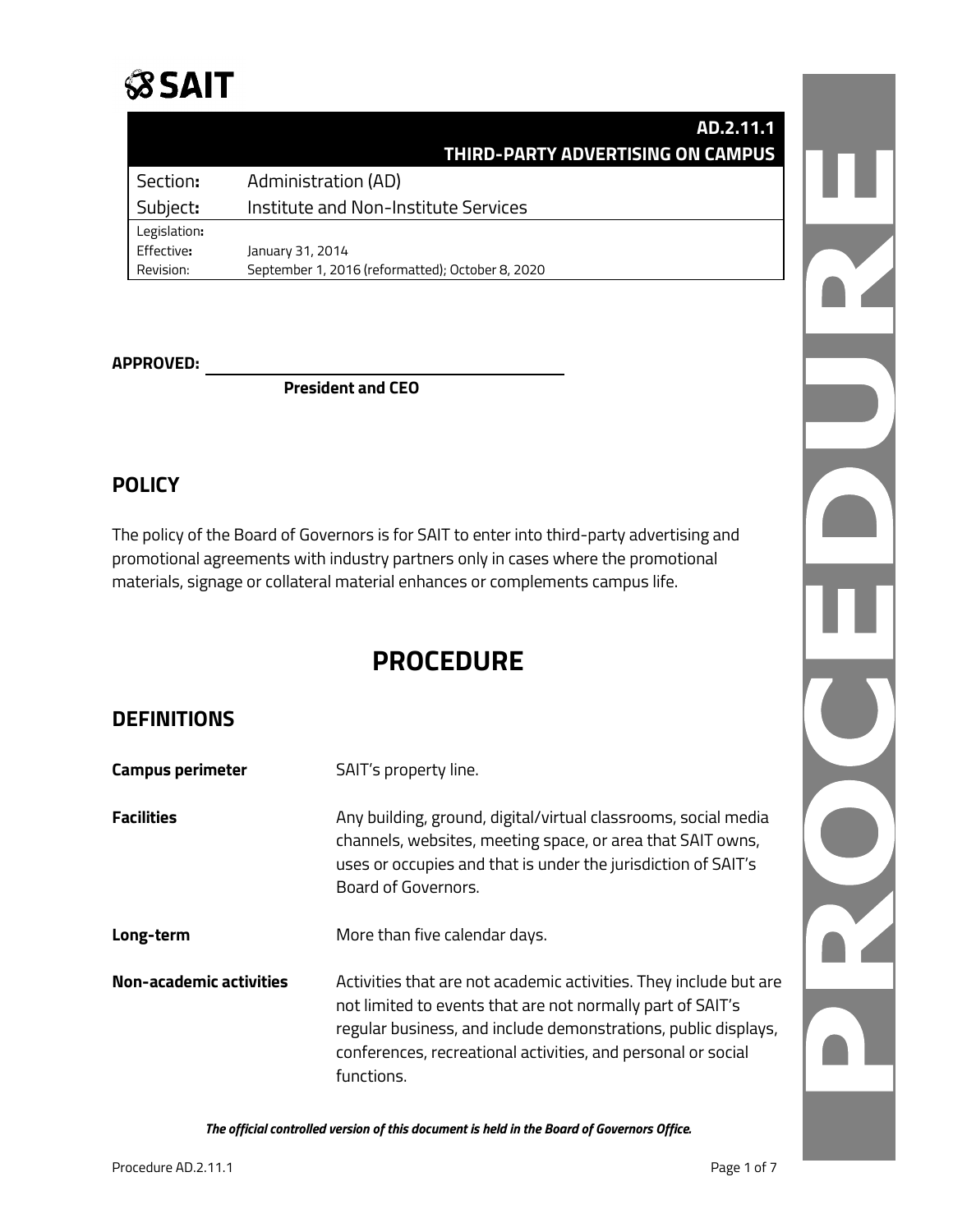

| <b>SAIT campus</b> | SAIT's main campus and all satellite campuses, including<br>virtual/digital campuses. |
|--------------------|---------------------------------------------------------------------------------------|
| Short-term         | Five or fewer calendar days.                                                          |

**Third-party advertiser or** An advertiser or sponsor that operates at arms' length **sponsor sponsor from SAIT** and that wishes to promote a brand, product, service or event through assets that SAIT owns or controls and for which it pays a fee or provide sponsorship.

## **GOVERNING PRINCIPLES**

- 1. This procedure applies to all SAIT campuses and facilities, SAIT's tenants, and all SAIT media and assets.
- 2. All initiatives involving third-party advertising, sponsorship, promotional/recognition signage or other commercially-oriented materials or displays, including those initiatives relating to non-academic activities as described in procedure AD.4.7.1 Use of SAIT's Facilities for Non-Academic Purposes, must follow this procedure, including seeking approval from the Advertising Ethics and Standards Council (hereafter referred to as "the Council") as required.
- 3. All third-party advertising, sponsorship or promotional initiatives will be evaluated through the lens of SAIT student life and campus environment and SAIT's role as a public post-secondary educational institution.
- 4. Initiatives falling under this procedure must not detract from the learning environment and must adhere to and be compatible with SAIT's policies and procedures, partnership agreements, brand standards and public image.
- 5. All advertising displayed on SAIT campuses is subject to Advertising Standards Canada guidelines, including but not limited to the Canadian Code of Advertising Standards and the Gender Portrayal Guidelines.
- 6. Sites for advertising signage or structures (either interior or exterior) by SAIT or its tenants require the Council's approval, based on consideration of the impact on the campus environment from a content, architectural, aesthetic and safety perspective.
- 7. SAIT recognizes its unique relationship with the SAIT Students' Association (Saitsa) as an independent entity conducting its affairs on SAIT campuses. SAIT also acknowledges that in order for Saitsa to conduct its business affairs, a degree of trust must be exercised in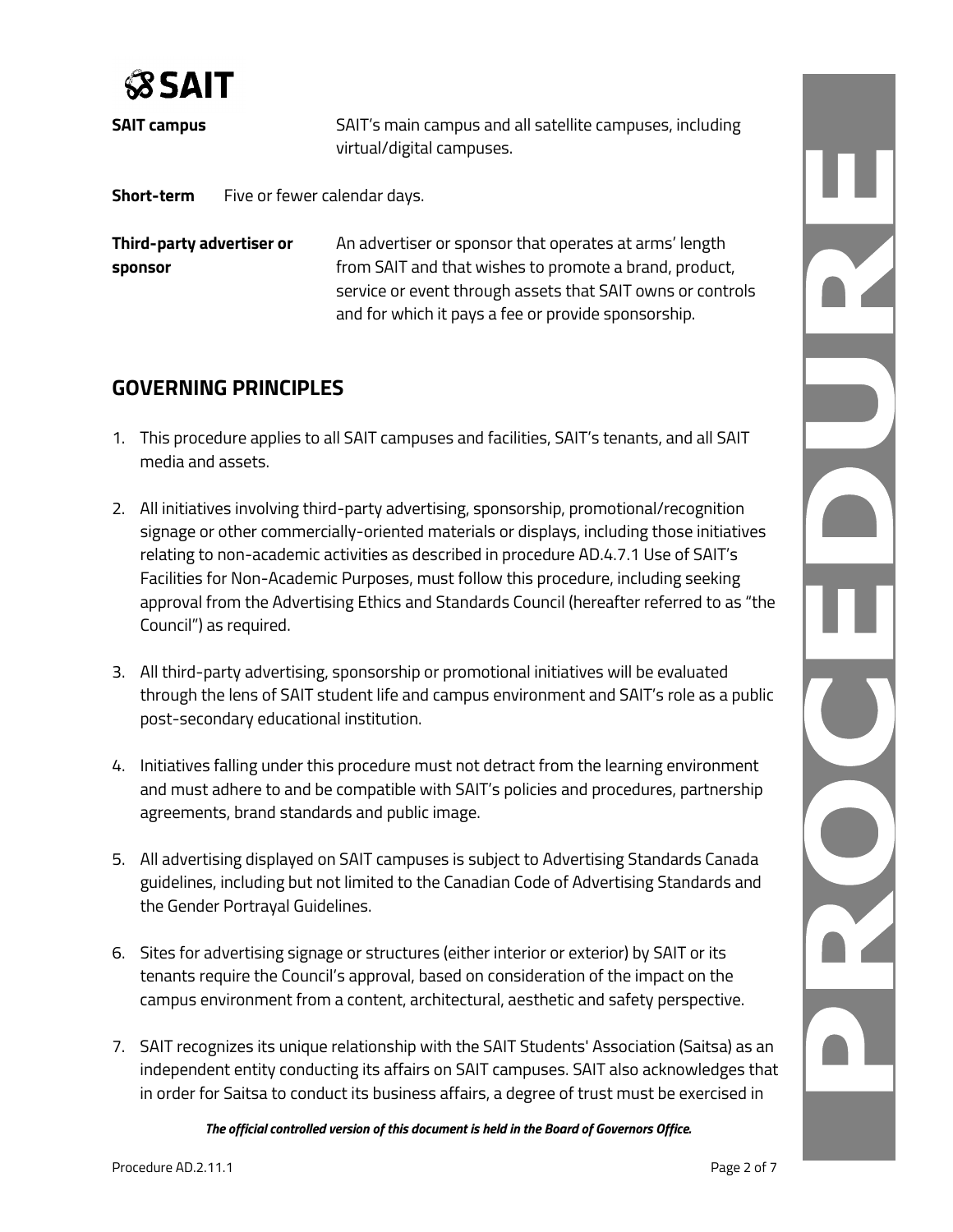

the implementation of this procedure. Through consultation with the Council, Saitsa will have a voice and a forum for issues related to this procedure.

### **PROCEDURE**

#### **A. Advertising Ethics and Standards Council**

- 1. Through the Council, SAIT may prohibit or remove any advertising or promotional material on its campuses that does not comply with this procedure or that it considers inappropriate.
- 2. The Council oversees this procedure. It is comprised of no fewer than seven members and no more than nine members representing a cross-section of the SAIT community. The Council includes at least one member from each of the following: Academic Division, Corporate Services Division, Learner and Academic Services department, Communications department, and Alumni and Development department.
- 3. The Council is chaired by the associate vice president, marketing.
- 4. The executive co-sponsors and ex-officio members of the Council are the vice president, external relations and the vice president, finance and corporate services.
- 5. The Council will meet as required to conduct its activities, including the periodic review of:
	- a) New advertising proposals, sponsorship agreements or signage that require approval (see paragraph B of this procedure).
	- b) Long-term sponsorships and partnership agreements that include campus advertising and promotion and long-term advertising proposals regardless of their content.
	- c) Advertisements and sponsorships that are in breach of this procedure.
	- d) The list of subjects that require review and approval.
- 6. The Council must reach consensus before it can approve a proposal. If consensus cannot be reached, the proposal is 'not approved'.

*The official controlled version of this document is held in the Board of Governors Office.*

NONCI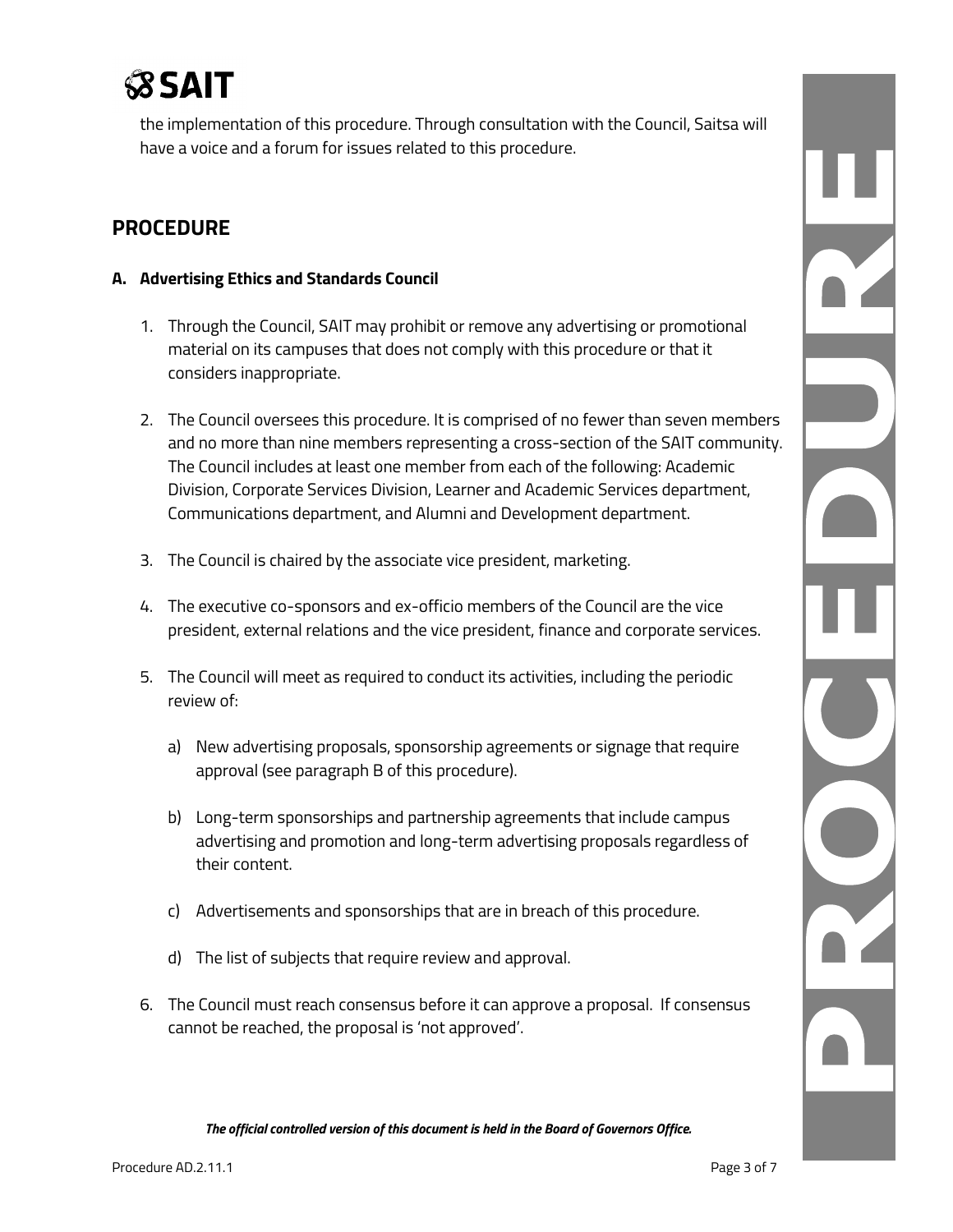

- 7. Where a proposal or initiative is deemed to be of significant impact or of a sensitive nature, the Council shall forward its recommendations to Executive Management Council for its consideration and action.
- 8. Requests for the Council to review and approve a proposal must be completed in writing, using the Advertising on Campus Approval form available on SAITNOW, no later than five days before the implementation of advertising on campus and/or contractual obligations are finalized. Forms should be submitted to marketing.admn@sait.ca.

#### **B. Advertising that is not permitted without Council approval**

The following types of advertising are not permitted unless Council has approved them:

- 1. Advertising or promotional materials in classrooms, labs or instructional areas, subject to paragraph C.1 of this procedure.
- 2. Advertising that could put the SAIT community at risk or that promotes or encourages alcohol, tobacco or cannabis dating services, contraband, firearms, weapons or any prohibited substance.
- 3. Long-term third-party advertising that is visible from the perimeter of the campus.
- 4. Advertising for the advancement of political purposes, including election advertising or canvassing, except for internal community elections (for example, Saitsa elections).
- 5. The use of SAIT internal mail, voice mail, intranet, internet and internet portals, and email systems for non-approved advertising and promotion of non-SAIT related business.
- 6. SAIT may disallow, limit or remove any advertising that promotes services, products, events or facilities in competition with existing partners (if exclusive) and those offered by SAIT that are not in compliance with SAIT's FIRST Principles.

#### **C. Sponsorship and Corporate Partnership Signage**

1. Advertising and promotional materials in classrooms or instructional spaces should be kept to a minimum and should focus only on promotions that have a connection to the learning outcomes. SAIT recognizes that where the learning environment has been enhanced through a relationship or partnership agreement, recognition may be appropriate and there is potential for corporate promotion, subject to the following:

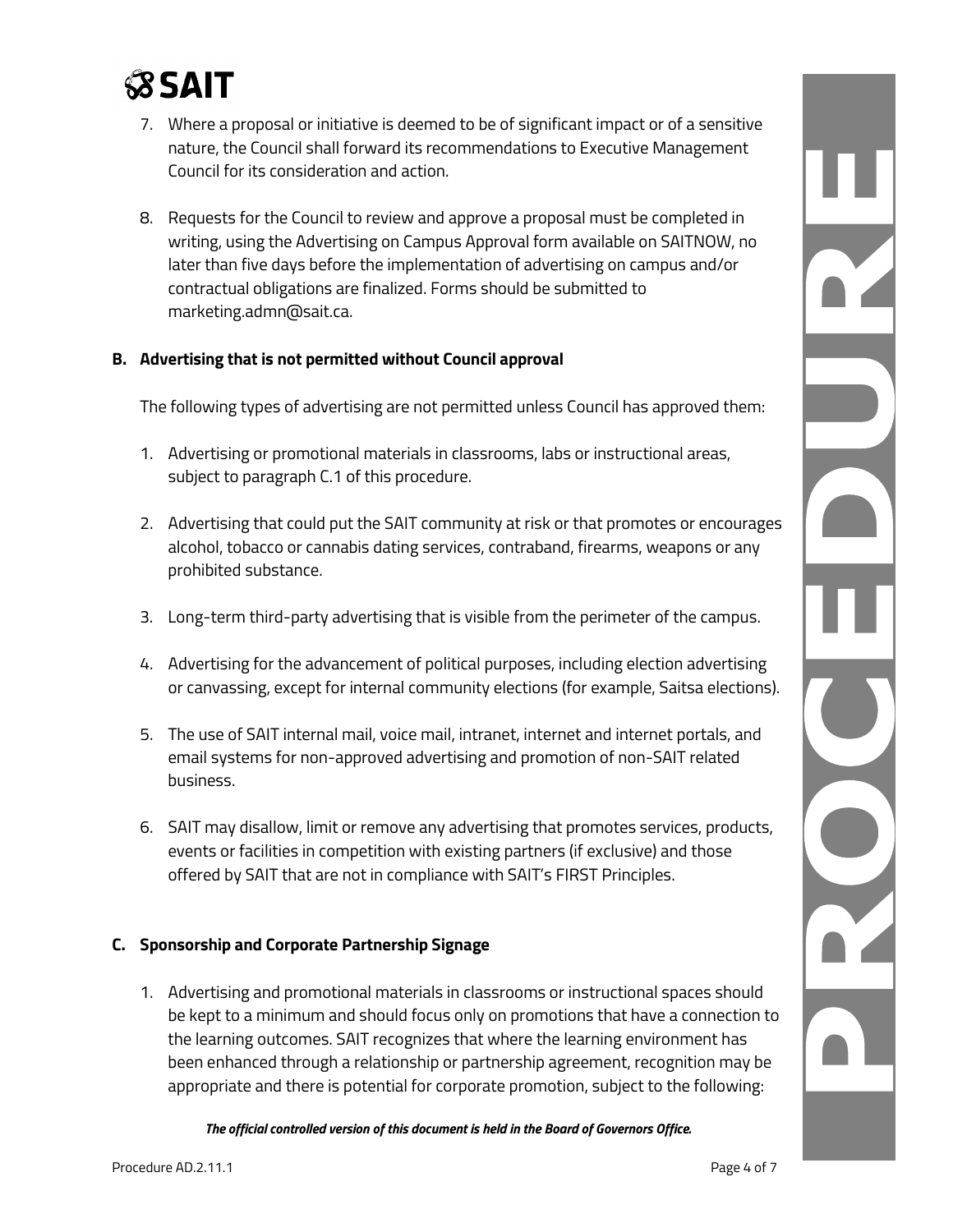

- a) If the promotion does not fall within the list of prohibited advertising set out in paragraphs B.2-B.4 of this procedure and if it is limited to a format to be used in one program, it can proceed upon approval from the applicable dean and the Council's approval is not required.
- b) If the promotion falls within the list of prohibited advertising set out in paragraphs B.2-B.4 of this procedure, or if it is to be used over the duration of more than one program (i.e., it is for multi-program promotion), the Council must approve the promotion before it can proceed.
- 2. Short-term event sponsorship for SAIT-supported events, including but not limited to the President's Dinner, SAIT's Open House, Industry Nights and Athletics and Recreation events, is generally acceptable providing it adheres to this procedure. However, the Council must review and either approve or disapprove long-term event sponsorship or sponsorship of an event that promotes or encourages activities and advertisements that fall within the list of prohibited advertising set out in paragraphs B.2-B.4 of this procedure.

#### **D. Third-Party Commercial or Retail Signage**

- 1. While supporting the retail and commercial enterprises that exist on campus, SAIT must not be regarded as a traditional retail venue or shopping mall. Commercial or retail signage must be in keeping with a post-secondary learning environment.
- 2. The Commercial Services department sets commercial or retail signage rates on campus, in order to ensure consistency and transparency in rates.
- 3. Commercial or retail signage on campus may be located only within the commercial retailer's leased premises on campus and is subject to this procedure. SAIT will work with advertisers to ensure that this procedure is upheld. Special circumstances may arise that permit additional signage as reviewed and approved by the Council.
- 4. If SAIT is unable to implement this procedure or the contract with the third party otherwise does not apply, then the contract will prevail over this procedure.

#### **E. Advertising in Campus Publications, Public Spaces and Electronic Media**

1. Third-party advertising in SAIT-related publications (including handbooks, flyers and student association publications) are subject to this procedure.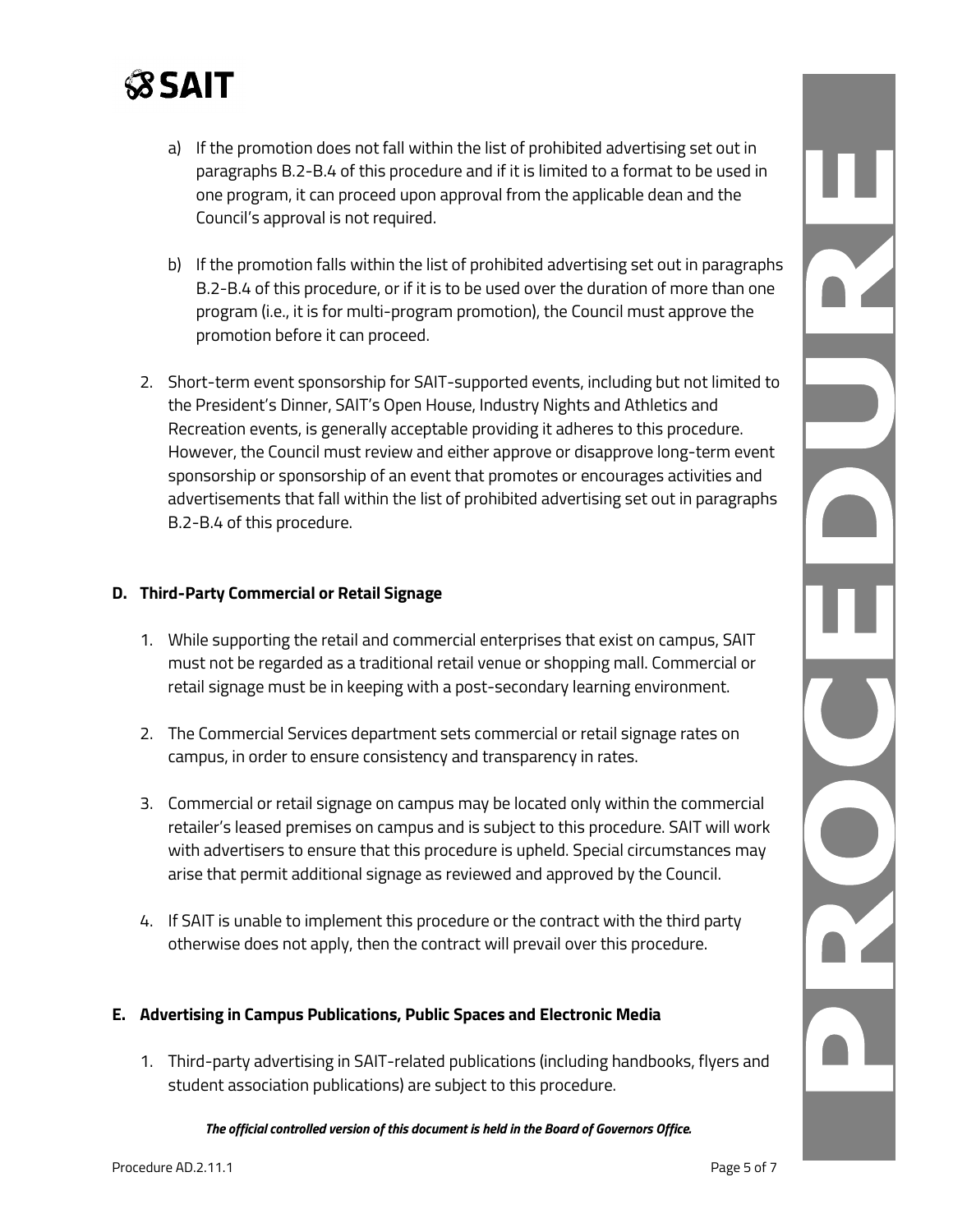## **SSAIT**

- 2. Advertising in public areas such as hallways and eating areas is common practice; however, it is subject to this procedure and Council approval is required.
- 3. SAIT recognizes that advertising commonly appears on websites. Wherever advertising appears on SAIT's web assets, it must adhere to this procedure and, in addition, must comply with the following:
	- a) SAIT's homepage is the face of SAIT and will be free of corporate or commercial representation. Advertising that appears on supporting pages of the SAIT website is limited to corporate presence permitted as the result of a partnership or sponsorship deemed of benefit to the educational objectives of SAIT students, and/or is a benefit to employees and alumni. Please contact the Marketing department for more information in relation to the use of external trademarks and other forms of intellectual property.
	- b) Non-SAIT commercial promotions or sales of products or services on any SAIT webpage is prohibited, unless the individuals or groups responsible for those promotions or sales are officially recognized as a service provider, such as, for instance, SAIT's Employee Benefits unit
	- c) Student classified or business notice advertising may be considered if it is consistent with the general principles of this procedure as they relate to student campus life.
	- d) SAIT maintains the right to prohibit links to advertising on other sites which are inconsistent with SAIT's values and brand image.

#### **F. Advertising by Charities or for Charitable Causes**

- 1. SAIT supports charitable activities and has ongoing relationships with select charitable organizations. Promotion of charitable giving through various on-campus student or employee channels is permitted on the SAIT campus provided it adheres to this procedure and to other SAIT policies and procedures.
- 2. Other charitable advertising on campus requires Council's approval.

#### **G. Sampling, Give-Aways and Other Promotions**